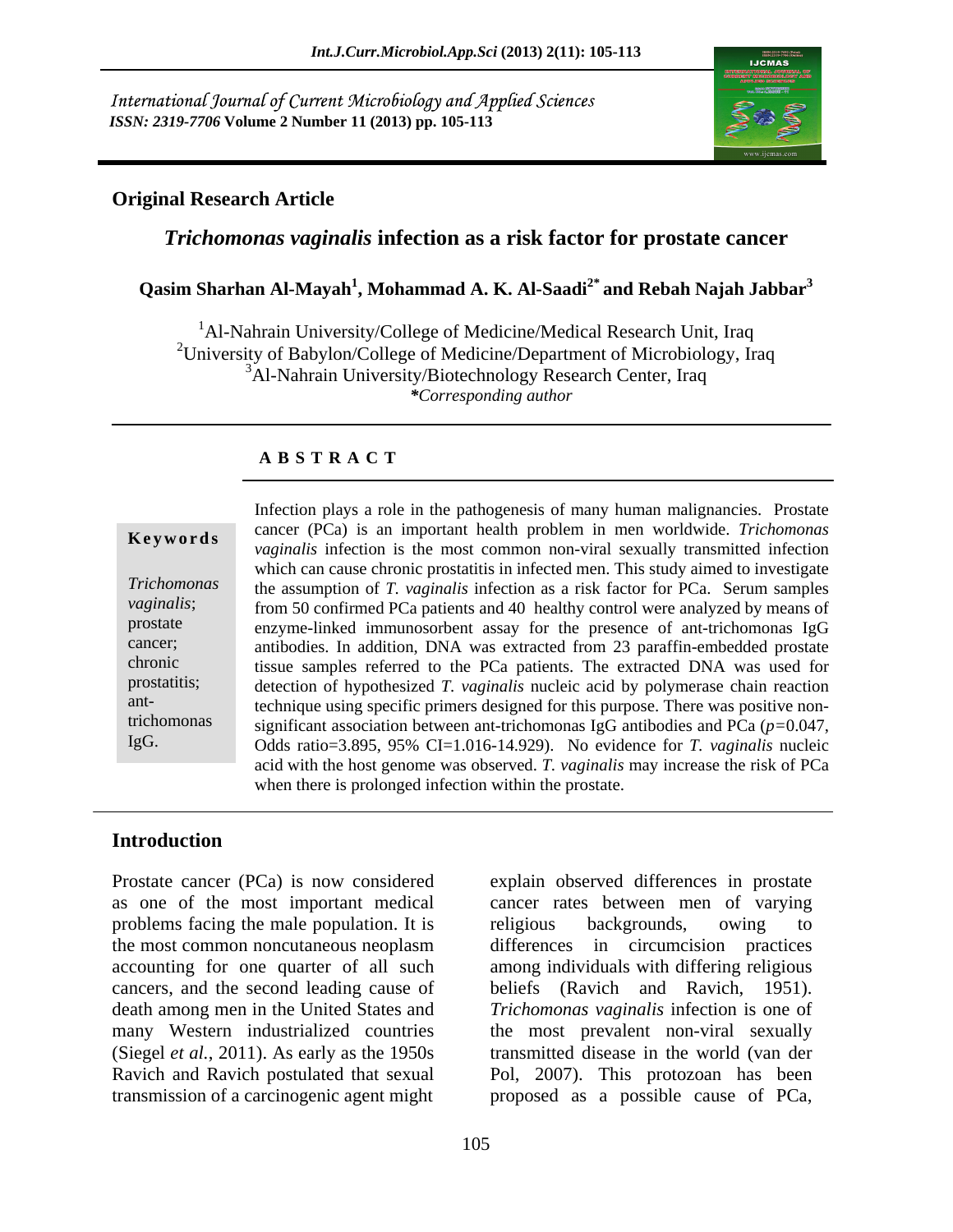primarily because of its ability to infect and elicit inflammation within the prostate, and because of its common Study Design occurrence (Chen *et al*., 2013). Using PCR technique, Lee *et al*. (2012) detected *T. vaginalis* in 21.2% of Korean patients with histopathologically confirmed PCa complaining of lower urinary tract during the period from September 2011 to symptoms, 71.4% of them have chronic July 2012 from the Hospital of Radiation prostatitis. Sutcliffe *et al*. (2006) have previously hypothesized that this parasite Kadhumvia Teaching Hospitals in is frequently asymptomatic or non-specific presentation that may allow it to persist undetected and untreated in the male Al-Kadhumyia Teaching Hospital and urethra and thus possibly ascend to the College of Medicine/ Al-Nahrain prostate with greater frequency than other more symptomatic sexually transmitted control were  $69.44 \pm 1.44$  years and infectious agents that are now readily 66.48±1.299 years respectively. Informed detected and treated (e.g., *N.*  consent from patients as well as control *gonorrhoeae*). Accordingly, these was taken which included age, smoking, researchers conducted a nested case- drinking, residence, and family history of control study of trichomonosis and PCa cancer. risk in the Health Professionals Follow up Study (HPFS), using serology to ascertain Samples a history of trichomonosis. In that study, they observed a positive association **Blood samples** between *T. vaginalis* serostatus and overall PCa risk (OR =1.43, 95% CI: 1.00-2.03), Five mL of freshly venous blood was and a suggestion of a more pronounced collected from each participant in plane association for high-grade disease tube which underwent centrifuagation (OR=1.76, 95% CI: 0.97-3.18). These where the serum was obtained and results encouraged them to conduct two additional investigations of trichomonosis and PCa risk, one in the Prostate Cancer PreventionTrial (PCPT)(Sutcliffe *et al.*,<br>2009), and the other in the Physician's A total of 23 paraffinized prostate tissue Health Study (PHS)(Stark *et al*., 2009). samples that referred to patients with While results in the PCPT were null, confirmed PCa were obtained from each results in the PHS were more consistent patient. with their original findings.

 This study aimed to investigate the association of *T. vaginalis* through the detection with the PCa incidence, and the tissue samples were prepared according to probability of the presence of the Greere *et al.* [9]. Five to six sections were protozoan nucleic acid within the DNA of  $\qquad$  cut from each block (each with 5  $\mu$ M the prostate cells from PCa patients.

# **Materials and Methods**

### **Study Design**

This cross section study included 50 men and Nuclear Medicine, and Al- Kadhumyia Teaching Hospitals in Baghdad-Iraq. The control group consists of 40 age-matched, unrelated men from College of Medicine/ Al-Nahrain University. The mean ages of patients and control were  $69.44 \pm 1.44$  years and cancer.

# **Samples**

# **Blood samples**

Five mL of freshly venous blood was preserved at  $-20^{\circ}$ C until be used.

# **Tissue samples**

A total of 23 paraffinized prostate tissue confirmed PCa were obtained from each patient.

# **Preparation of tissue sections**

Tissue sections from paraffinized prostate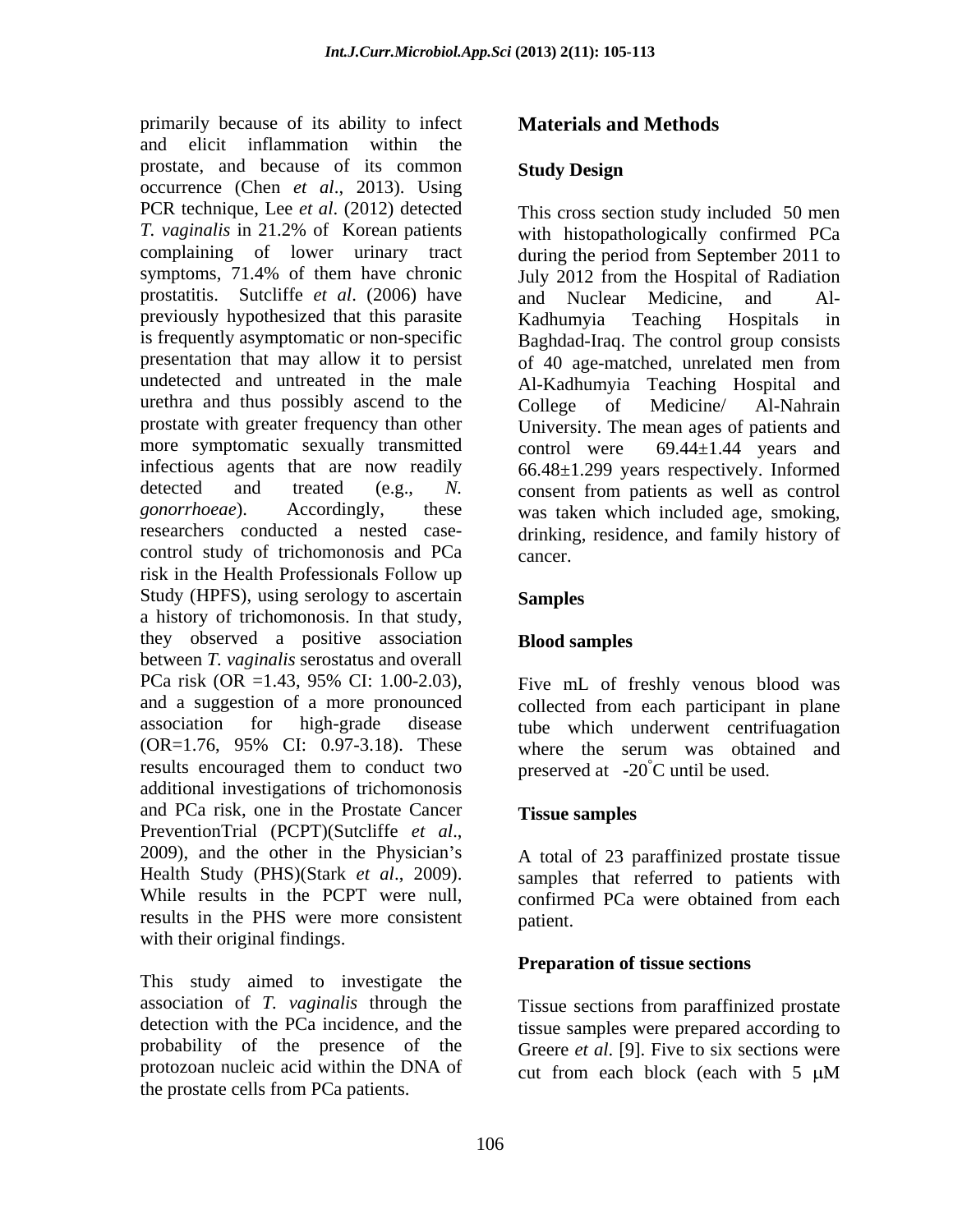used to remove paraffin from prostate

# **specific antigen (PSA) in control group** barameter was as follow: initial

test to confirm that control group have no PCa. The test was done using commercial kit (ACON laboratories, Inc./USA)

using ready kit (gSYNC<sup>TM</sup> DNA Mini Kit

antibodies against *T. vaginalis* in patients and control groups. The test was done U17510.1). The forward and reverse

the criteria of PCR and produce the

thickness), and placed in a sterile 1.5 mL expected length of PCR products, we microcentrifuge. conducted a preliminary assessment to the **Deparaffinizing sections** globin gene (HBB)(GenBank accession Method described by Greere *et al*. was reverse sequences of the primers are : 5' tissues. CCCTGGCCCACAAGTATCAC-3' **Estimation of serum level of prostate** length of 311 base pairs. Cycling As some individuals with PCa have no by 35 amplification cycle of  $94^{\circ}$ C for obvious clinical signs, we conducted PSA  $\qquad$  30sec, 59°C for 30 sec, and 72°C for 1 DNA using a primer pair for human  $\beta$ number Gu324922.1). The forward and TAGCTGTTTGCAGCCTCCC-3' and 5' respectively, with expected PCR product parameter was as follow: initial denaturation at  $95^{\circ}$ C for 4 min, followed °C for 4 min, followed °C for °C for 1 min. The final extension was at  $72^{\circ}$ C for 5 °C for 5 min.

according to the manufacturer's Extracted DNA from tissue samples was instructions. used in PCR for amplification of supposed **DNA extraction from tissue samples** within genome of prostate cells in patients DNA was extracted from tissue samples increase the probability of dectection. The  $T^M$  DNA Mini Kit first pair was for  $\beta$ -tubulin 3 gene Tissue Protocol/ Geneaid/ Korea) (genBank accession number L05470.1), a according to manufacturer's instructions. gene which encodes for the amino acids **ELISA for detection IgG antibodies** component of *T. vaginalis* cytoskeleton. **against** *Trichomonas vaginalis* The forward and reverse primers were: 5'- A ready kit (Trichomono-IgG/Medical 5'-GTTGTGCCGGACATAATCATG-3' Biological Union/Russia) based on respectively, with expected product length detection of  $\alpha$ -actinin protein, was used to  $\alpha$  of 195 bp. The other pair targets the estimate the titer of specific IgG conserved regions of the 18S ribosomal according to the manufacturer's primers were: 5'instructions. TGAATCAACACGGGGAAAC-3' and 5'- **Primers and PCR protocols** respectively, with expected product length genes belong to *T. vaginals* incorporated with PCa. We used two pairs of primers to first pair was for  $\beta$ -tubulin 3 gene sequence of beta-tubulin protein, a major TCCAAAGGTTTCCGATACAGT-3' and gene (GenBank accession number U17510.1). The forward and reverse primers were: 5'-ACCCTCTAAGGCTCGCAGT-3'

It is possible that the process of formalin  $\mu$  primers were as follows: 95 °C for 5 min fixing and paraffin embedding lead to followed by 35 amplification cycles of 94 fragmentation of DNA (Greere *et al.*, <sup>o</sup>C for 15 sec, 55 <sup>o</sup>C (57 <sup>o</sup>C fo the second 1994).To ensure that our samples satisfy pair) for 30 sec and 72 <sup>o</sup>C for 30 sec. The of 323 bp. Cycling conditions for both  $^{\circ}$ C for 5 min  $\rm{^{\circ}C}$  for 15 sec, 55  $\rm{^{\circ}C}$  (57  $\rm{^{\circ}C}$  fo the second  $\rm{^{\circ}C}$  (57  $\rm{^{\circ}C}$  fo the second <sup>o</sup>C fo the second pair) for 30 sec and  $72^{\circ}$ C for 30 sec. The <sup>o</sup>C for 30 sec. The final extension was at  $72^{\circ}$ C for 7 min.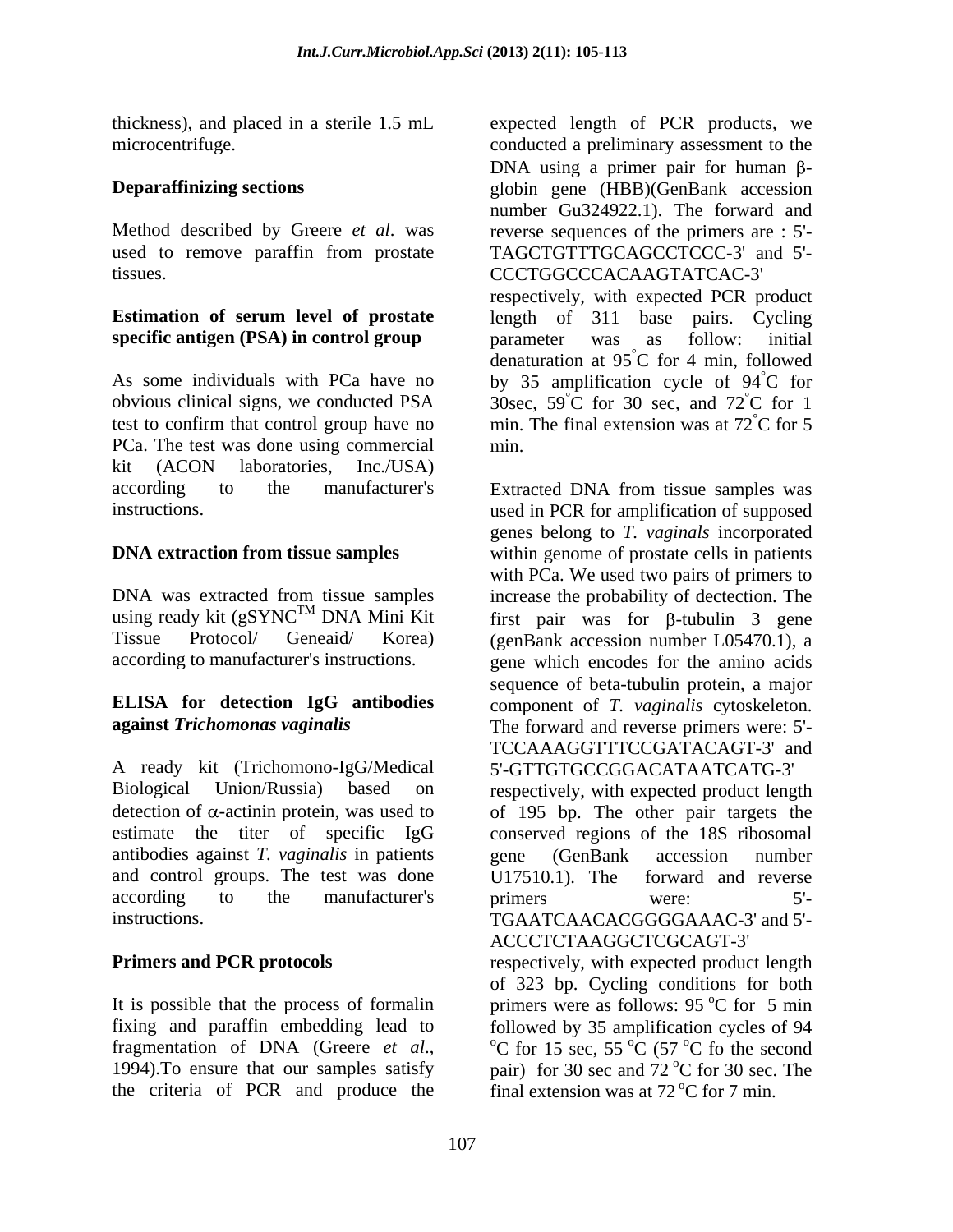Gel was prepared by dissolving 2 gm of positive cases and 3 equivalent among 40 agarose (Biobasic/Canada) in 100 mL of 1x Tris Borate EDTA (TBE) (Biobasic/Canada), then put in an microwave for 5 min. After about 10 min, In logistic regression analysis, men who the gel was poured in the tray of the gave seropositive result to T*. vaginalis* electrophoresis apparatus. When the gel have a 3.895 fold risk of PCa (OR=  $3.895$ , solidifies it was transferred into the tank 95% CI=1.016-14.929). and enough amount of TBE was poured to just cover the gel. The comb was removed Of note, the prevalence of seropositivity and a 10-µL aliquot of PCR product was was higher among younger patients than mixed with 2 µL loading dye and loaded older ones. Out of 17 PC patients of 45-65 into the wells. Power supply was adjusted into 100 volt and run for 45 min. The gel then was stained with ethidium bromide only4 (12.1%) patients of  $\geq 66$  years gave  $(Biobasic/Canada)(0.5 \mu g/mL)$  for 20 min positive results with significant difference and examined using U. V. transilluminator (table 1). with camera. The amplified products was determined by comparison with a commercial 1000 bp ladder (Kapa On the other hand, there are no significant

sciences (SPSS) 14.0version was used for statistical analysis. Chi-square test was used to estimate the correlation between serostatus and cancer. Risk association between the serostatus and PCa *T. vaginalis* **nucleic acid detection** susceptibility was estimated by odds ratio and 95% confidence intervals using

Out of 50 confirmed PC patients, 12 (24%) cases gave sero-positive results for

**Agrose gel electrophoresis:** *T. vaginalis* and 3 cases gave equivalent results compared to only3 (7.5%) controls (Figure 1).

have a 3.895 fold risk of PCa (OR= 3.895,<br>95% CI=1.016-14.929).

years age class, there was 8 (47.1%) subjects gave positive results compared to (table 1).

Biosystem/ United States). differences in the seropositivity between **Statistical analysis** patients of rural residency, there were 7 The Statistical Package for the Social compared to 4 patients (16.7%) having rural and urban residences. Out of 26 patients (26.9%) had positive result seropositive result among 24 urban residence (table 1).

multivariate logistic regression. <br>*globin* gene amplification in 23 tissue **Result and Discussion** Seropositivity for *T. vaginalis* samples were candidate to further There was a positive significant (*P*=0.047 *vaginalis* nucleic acid within their DNAs. 0.1625) association between IgG anti *T.* However, none of these gave positive *vaginalis* antibodies serpositivity and PCa. result for the primers of BTUB3 or 18S Figure 2 shows the results of PCR for  $\beta$ samples from confirmed PC patients. Only 19 samples had PCR products of 311bp, have integrated DNAs  $\geq$  311bp. So these investigation for detection of supposed *T.*  rRNA gene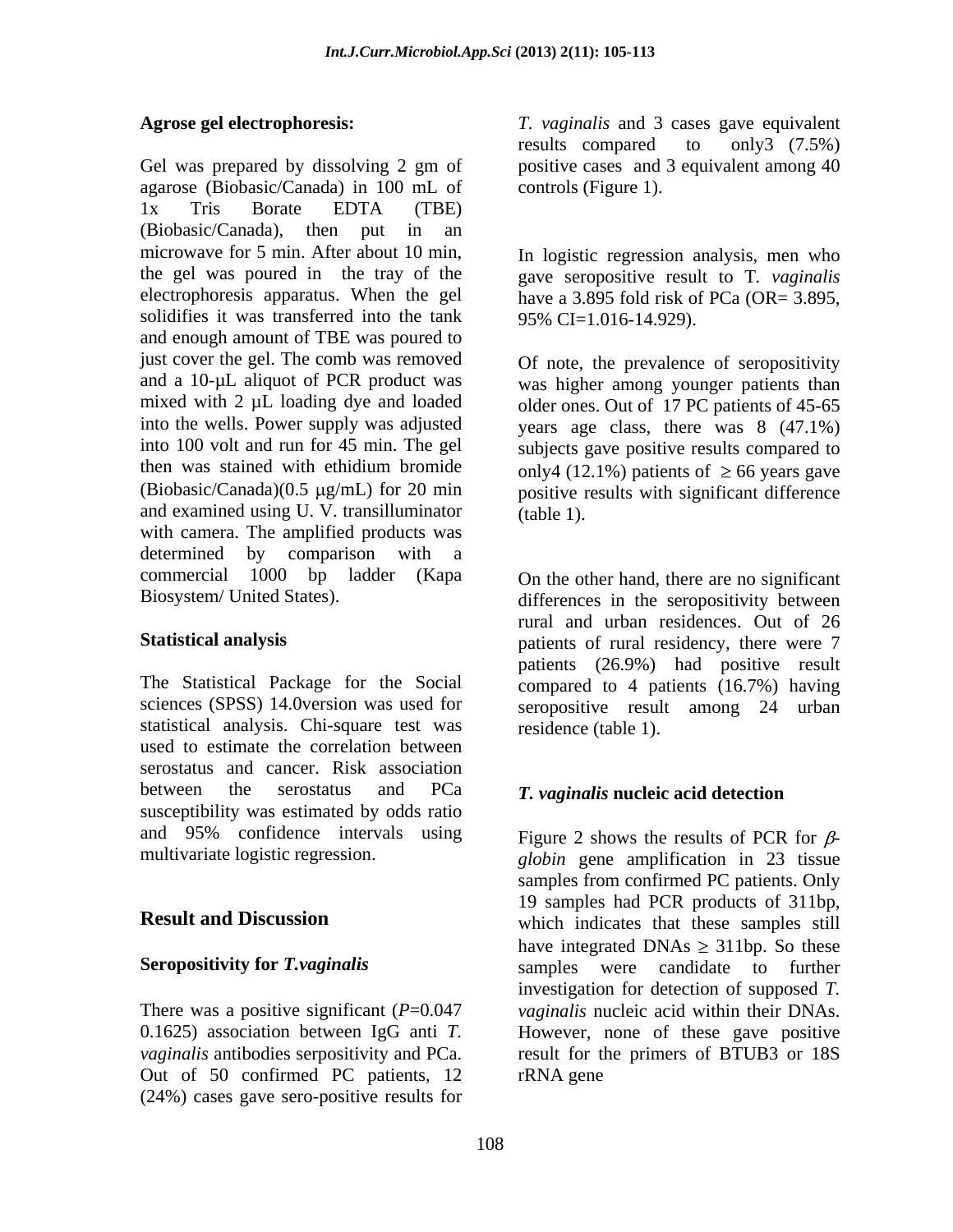

**Figure.1** Seropositivity of PCa patients and control to *T. vaginalis*

**Table.1** Seropositivity to *T. vaginalis* in different age classes and in rural and urban residence and urban residence

|                    | Serostatus  |             |       |       |
|--------------------|-------------|-------------|-------|-------|
| <b>Risk Factor</b> | Positive    | Negative    |       |       |
|                    | No $(\%)$   | $No(\%)$    |       | value |
| Age (Years)        |             |             |       |       |
| $45-65$ (n=17)     | $8(47.1\%)$ | $9(52.9\%)$ | 7.509 | 0.006 |
| $\geq 66$ (n=33)   | $4(12.1\%)$ | 29 (87.79%) |       |       |
| <b>Residence</b>   |             |             |       |       |
| Rural $(n=26)$     | 8(30.77%)   | 18 (69.23%) | 1.361 | 0.243 |
| Urban $(n=24)$     | 4(16.7%)    | 20(83.3%)   |       |       |

**Figure.2** gel electrophoresis for detection of BHH gene in DNA extracted from PCa tissue. Expected PCR pproduct is 311 bp. M=marker, Lane 1-9,12-14, 16,17, 19-23 positive amplification, lane 10-11, 15,18 no PCR product.

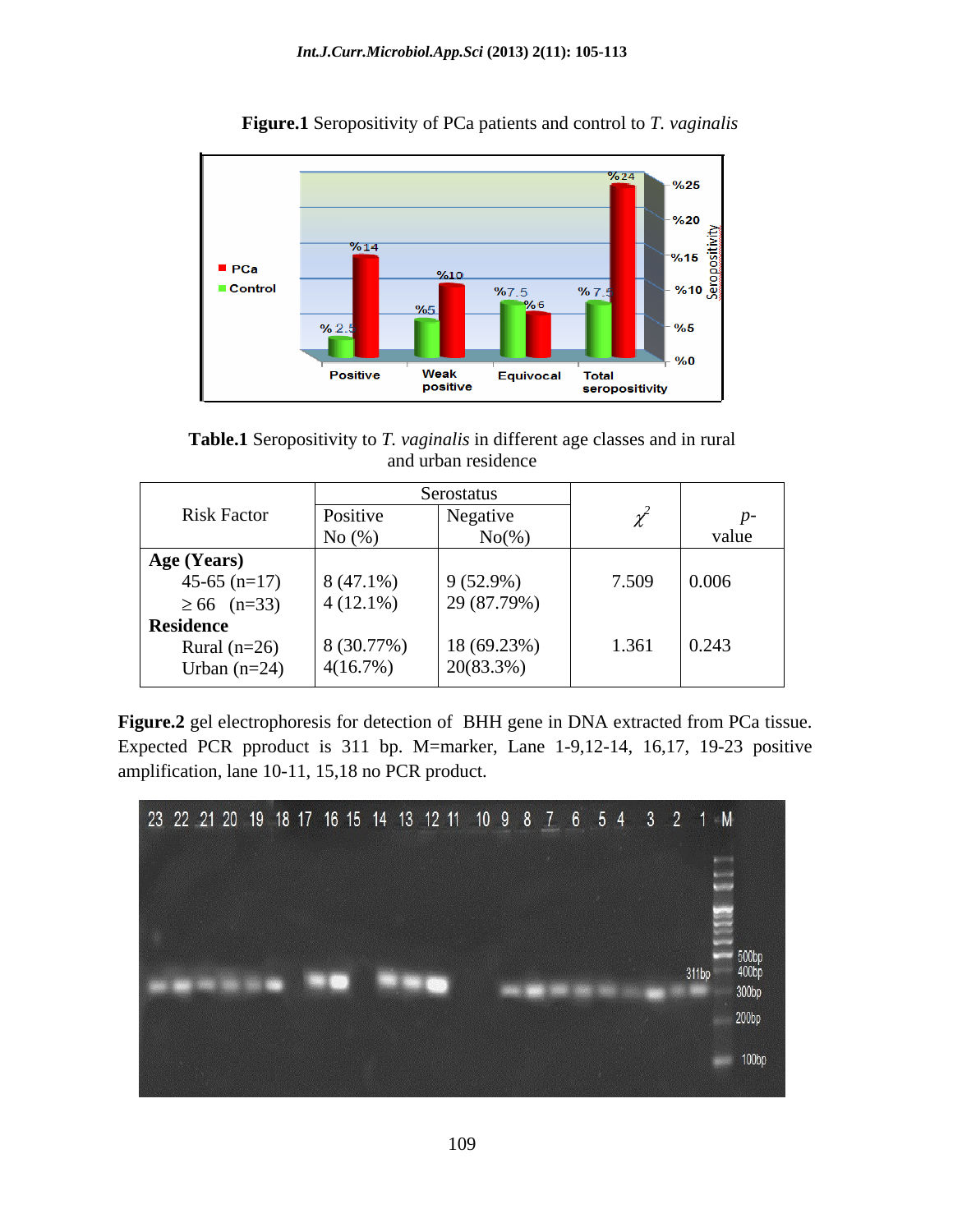Multiple risk factors, among which is the expression of anti-apoptotic genes, such as chronic inflammation, are known to cooperate to induce PCa Trichomonads cyclogenase (Sutcliffe *et al*., 2006). Wang have been observed to infect and elicit a *et al*. (2010) showed that COX-2 inflammatory and immune response within expression is induced in primary human the prostate (Chen et al., 2013). The  $\alpha$ actinin protein is one of the most with either *T*. *vaginalis* or<br>immunogenic protein of *T. vaginalis*. This trichomonad adhesion AP56. immunogenic protein of *T. vaginalis*. This trichomonad adhesion AP56. Cox-2 protein is constantly observed on the overexpression in PCa has been surface of epithelial cells lysed by the documented and was associated with both parasite and thus it exposed to cancer initiation and progression by immunologic recognition (Bricheux *et al.*, affecting cell proliferation, mitosis, cell 1998) [10]. Moreover, it is not found adhesion, apoptosis and among other microorganisms and share immunosurveillance, and/or angiogenesis little amino acid sequence identity with human homolog (Sutcliffe *et al*., 2012). It is because this property, antibodies formed against this protein became a target for the spermine and putrescine polyamines detection of  $T$  vaginalis infection involved in the cellular growth. detection of *T. vaginalis* infection. involved in the cellular growth, However, when these antibodies are of differentiation and death (Wallace et al., IgG type, it generally cannot be explained 2003). Trichomonads cannot synthesize as current infection. Rather, it indicates current or past infection. The significant *vaginalis* and PCa in our study reflected patients with trichomonosis (Garcia et al., the role of this protozoan in the initiation 2005). Therefore they must import of PCa. The ability of *T. vaginalis* to induce inflammation and direct lysis of epithelial cells, and subsequent renewal in the prostate is well documented. But it is hard to postulate that every microorganism , or even non-living factor, with these *trichomatis*, for example, can induce inflammation in prostate but, to our knowledge, all literatures not only refuted the possible role of these bacteria in PCa but also some of them even reported negative association (Dennis et al., 2009). Inormal or hyperplastic tissue (van der Although the precise mechanism by which Graaf *et al.*, 2000). *T. vaginalis* can be involved in the initiation of PCa is not yet known, many The relatively high incidence of

One hypothesis suggested that the adhesion of *T. vaginalis* to the epithelial activity of this class. Men are infected cells of the prostate upregulates the with *T. vaginalis* from infected women cells of the prostate upregulates the

defender against cell death and vaginal epithelial cells upon interaction with either *T. vaginalis* or purified trichomonad adhesion AP56. Cox-2 overexpression in PCa has been affecting cell proliferation, mitosis, cell adhesion, apoptosis and (Sutcliffe *et al*., 2012).

association between seropositivity to *T.* evidenced in genital secretions from properties can induce PCa*. Chlamydia* been shown to have free radical scavenger The other hypothesis is the alteration of spermine and putrescine polyamines involved in the cellular growth, differentiation and death (Wallace *et al*., 2003). Trichomonads cannot synthesize spermine, and instead, they secrete large amount of putrescine during growth, patients with trichomonosis (Garcia *et al*., 2005). Therefore they must import exogenous spermine through antiporter system coupled to the secretion of two molecules of putrescine for each molecule of spermine (Yarlett *et al.*, 2000), with subsequent decreased levels of spermine in prostate cells. Interestingly, spermine has properties (Gugliucci, 2004), let alone its activity of inhibition carcinoma growth in vitro and in vivo (Smith *et al.,* 1995) and reduced level of spermine has been found in malignant prostate tissue compared to normal or hyperplastic tissue (van der Graaf *et al*., 2000).

hypotheses have been postulated. seropositivity among younger age class of The relatively high incidence of PCa patients may be referred to the sexual activity of this class. Men are infected with *T. vaginalis* from infected women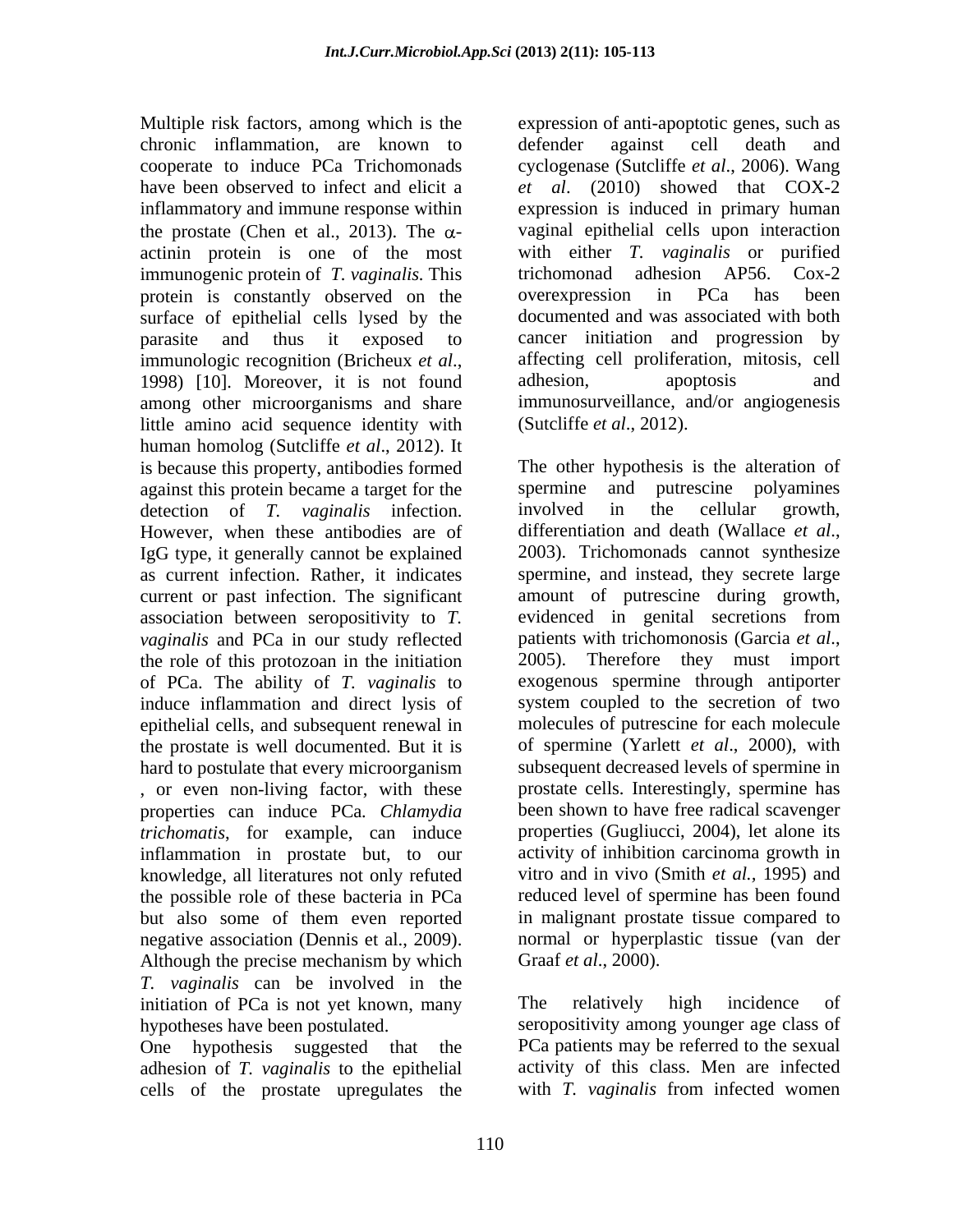who are considered as the source of (Wijayawardena et al., 2013). infection (despite the ability of infected Apicomplexa, Theileria infection in man to transfer the infection to healthy bovine leukocytes induces transformation women by sexual contact). So, it is of host cells and infected leukocytes can reasonable to assume that the more be kept indefinitely in culture (Durrani *et*  frequent sexual contact, the more chance *al*., 2012). Despite the fact that *T.*  for male to get infection from infected vaginalis is extracellular protozoan female. Although there is no information about the age of patients' spouses neither exchange of genomic segments with the their situation regarding infection with *T.*  host cell is not impossible, however, this *vaginalis*, we can deduce their age over 40 study did not give solid evidence for that. years old. The incidence of *T. vaginalis* in this age group of women in Iraq ranged conclude that *T. vaginalis* could be a from 15.6%-35% (Mahdi *et al*., 2001; player in PCa onset when there is Kadhum, 2012), a percentage which is prolonged, mild, untreated inflammation high enough to be regarded as a source for husbands infection especially when we take into account that *T. vaginalis* can be recovered from 30%-60% of male partners

Many previous reports have shown higher prevalence of *T. vaginalis* in rural area compared with urban (Mahdi *et al*., 2001; Kadhum, 2012; Ryder *et al*., 2012). In this study, there was slight non-significant difference between the two residencies which may be due to small sample size. However, the increased rate of infection in rural areas may be referred to low hygienic measures and reduced health care seeking among infected population. It is worth between Trichomonas vaginalis mention that if trichomonosis is left without treatment, the infection can persist for at least 3 months ( Zhang *et al.*, 1995). Dennis, L. K., Coughlin, J. A.; McKinnon,<br>During this relatively long period, *T.* B. C.: Wells, T. S.: Gaydos C. A. *vaginalis* transmits among dyads and can Hamsikova, E. and Gray, G. C. 2009. cause chronic infections to the infected<br>
Sexually transmitted infections and organs, with probable risk of PCa in men and cervical cancer in women (Zhang *et* military. Cancer Epidemiol. *al*., 1995; Pustan *et al*., 2010).

Horizontal gene transfer (HGT) is a relatively new issue in parasites and has been received less attention than that in case of bacteria. Parasite can be donors, parasite *Theileria annulata*. Cellular

(Wijayawardena *et al.,* 2013). Apicomplexa, *Theileria* infection in *vaginalis* is extracellular protozoan compared with intracellular *Theileria,* From the results of this study we can with this parasite.

# **References**

- of infected women (Madico *et al*., 1998). Bricheux, G., Coffe, G. Pradel, N. and Brugerolle, G. 1998. Evidence for an uncommon  $\alpha$ -actinin protein in *T*. *vaginalis*. Mol. Biochem. Parasitol*.* 95:241-245.
	- Chen, Y. C., Huang, Y. L.; Platz, E. A.; Alderate, J. F.; Zheng, L.; Rider, J. R.; Kraft, P.; Giovannucci, E. and Sutcliffe, S. 2013. Prospective study of modification by toll-like receptor 4 variation on the association between Trichomonas vaginalis serostatus and prostate cancer. Cancer Causes Control. 24:175-180.
	- Dennis, L. K., Coughlin, J. A.; McKinnon, B. C.; Wells, T. S.; Gaydos C. A, Hamsikova, E. and Gray, G. C. 2009. Sexually transmitted infections and prostate cancer among men in the U.S. military. Cancer Epidemiol.<br>Biomarkers Prev. 18: 2665-2671.
- recipient, or conduit for/of HGT Microbiol.14:1434-1454. Durrani, Z., Weir, W.; Pillai, S.; Kinnaird, J. and Brian, S. 2012. Modulation of activation-associated host cell gene expression by the apicomplexan Microbiol.14:1434-1454.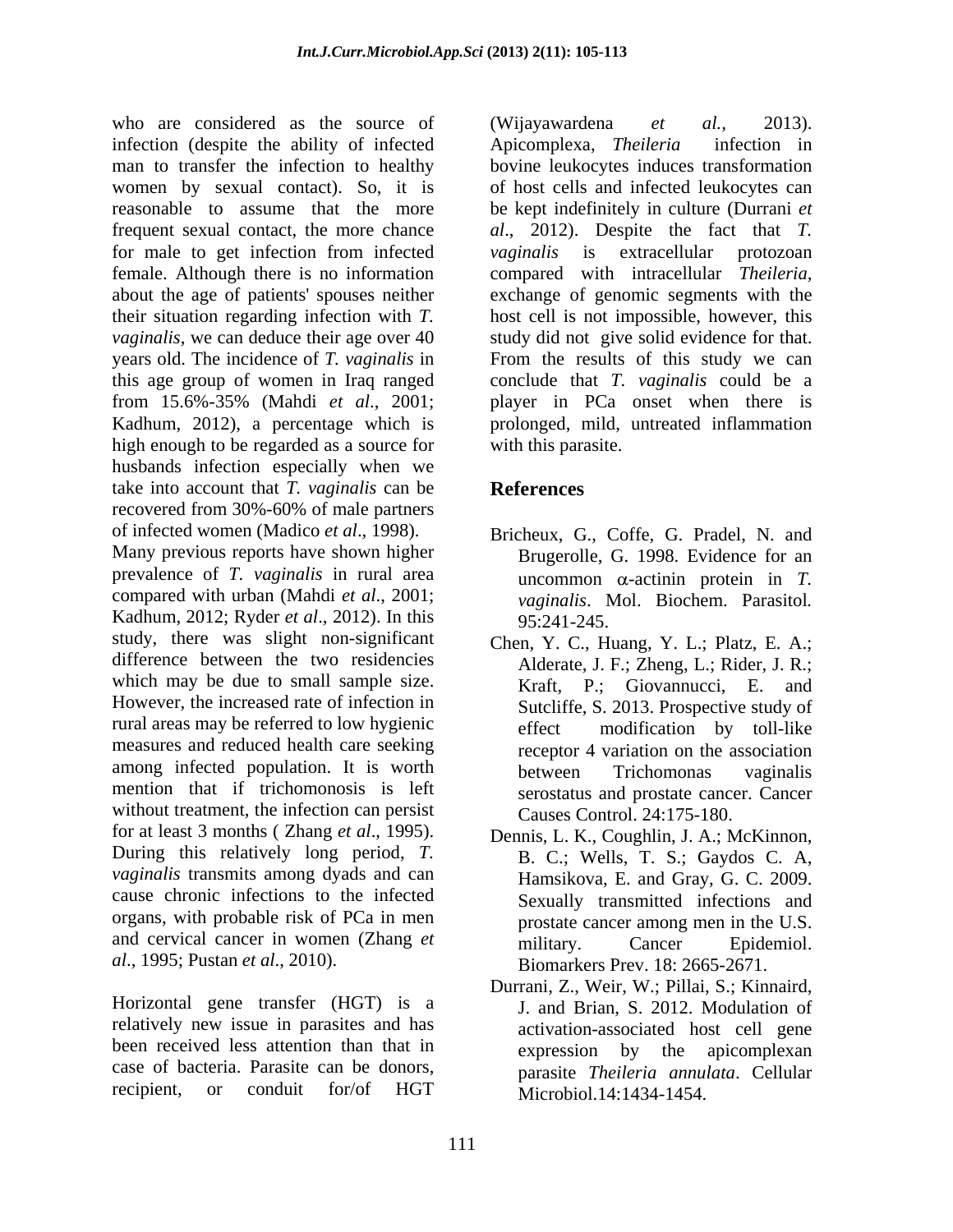- Garcia, A., Benchimol, M. and Alderete, J.
- 
- Gugliucci, A., 2004. Polyamines as Acta. 344:23-35. 1:1040-1045.
- study of Trichomonas vaginalis in
- 
- Madico, G., Quinn, T. C.; Rompalo, A.; Mckee, K. T. and Gaydos, C. A. 1998.
- trichomonosis among women in Basra, Iraq*.* Eastern Medit. Health J. 7:918-
- Pustan, L., Ailiesei, O. and Duca, S. 2010. *Trichomonas vaginalis*- a risk factor
- Ravich, A., and Ravich, R. A. 1951. Prophylaxis of cancer of the prostate, Y. State J. Med.51:1519-1520.
- Giddings, N.; Lenton, J. A.; Little, C.;

F. 2005. *Trichomonas vaginalis* polyamine metabolism in linked to host cell adherence and cytotoxicity. in rural and remote New South Wales, Infec. Immun. 73**:**2602:2610. Australia. Sex. Trans. Dis. 30:938-941. Jeoffreys, N. and McNulty, A. M. 2012. *Trichomonas vaginalis* prevalence increases with remoteness

- Greere, C. E., Wheeler, C. M. and Manos, Siegel, R., Naishadhan, D. and Jemal, A. M. M. 1994. Sample preparation and (2012). Cancer statistics. CA Cancer J. PCR amplification from paraffin- Clin. 62:10-29. (2012). Cancer statistics. CA Cancer J. Clin*.* 62:10-29.
	- embedded tissues. Genome Res*.* Smith, R. C., Litwin, M. S.; Lu, Y. and 3:S113-S122. Zetter, B. R. 1995. Identification of an clinical laboratory tools. Clin. Chim. carcinoma cell growth. Nat. Med. endogenous inhibitor of prostate 1:1040-1045.
- Kadhum, S. A., 2012. Epidemiologic Stark, J. R., Judson, G.; Alderate, J. F.; married females. Proceeding of the Giovannucci, E. L.; Platz, E. A.; eleventh veterinary scientific Sutcliffe, S.; Fall, K.; Kurth, T.; Ma, conference.pp 293-298. J.; Stampfer, M. J. and Mucci, L. A. Lee, J. J., Moon, H. S.; Lee, T. Y.; Hwang, (2009). Prospective study of H. S.; Ahn, M. and Ryu, J. (2012). *Trichomonas vaginalis* infection and PCR for diagnosis of male prostate cancer incidence and *Trichomonas vaginalis* infection with mortality: Physcians' Health Study. J. chronic protatitis and urethritis. Natl. Cancer Inst. 101:1-6. Mundodi, V.; Kucknoor, A. S.; (2009). Prospective study of prostate cancer incidence and Natl. Cancer Inst. 101:1-6.
	- Korean J. Parasitol. 50:157-159. Sutcliffe, S., Giovannucci, E. L.; Diagnosis of *Trichomona. vaginalis* infection by PCR using vaginal swabs Plasma antibodies against Trichomona samples. J. Clin. Microbiol*.* 36:3205- *vaginalis* and subsequent risk of 3210. prostate cancer. Cancer Epidemiol. S., Giovannucci, E. Alderate, J. F.; Chang, T.; Gaydos, C. A.; Zenilman, J. M.; De-Marzo, A. M.; Willett, W. C. and Platz, E. A. 2006. Plasma antibodies against *Trichomona*  Biomarkers Prev. 15:939-945.
- Mahdi, N. K., Gany, Z. H. and Sharief, M. Sutcliffe, S., Alderate, J. F.; Till, C.; 2001. Risk factors for the vaginal Goodman, P. J.; Hsing, A. W.; 924. subsequent risk of prostate cancer in Zenilman, J. M.; De-Marzo, A. M. and Platz, E. A. 2009. Trichomonosis and the prostate cancer prevention trail. Int. J. Cancer. 124:2082-2087.
	- for cervical cancer. Biologie Sutcliffe, S., Naece, C.; Magnosum, S.; Moleculara. 4:107-112. Reeves, R. and Alderate, J. F. 2012. penis, and cervix by circumcision. N. proposed molecular mechanism. PLoS Trichomonosis, a common curable STI, and prostate carcinogenesis- a pathogens. 8:e1002801.
- Ryder, N., Woods, H.; McKay, K.; Van der Graaf, M., Sshipper, R. G.; Oosterhof, G. O.; Schalken, J. A.